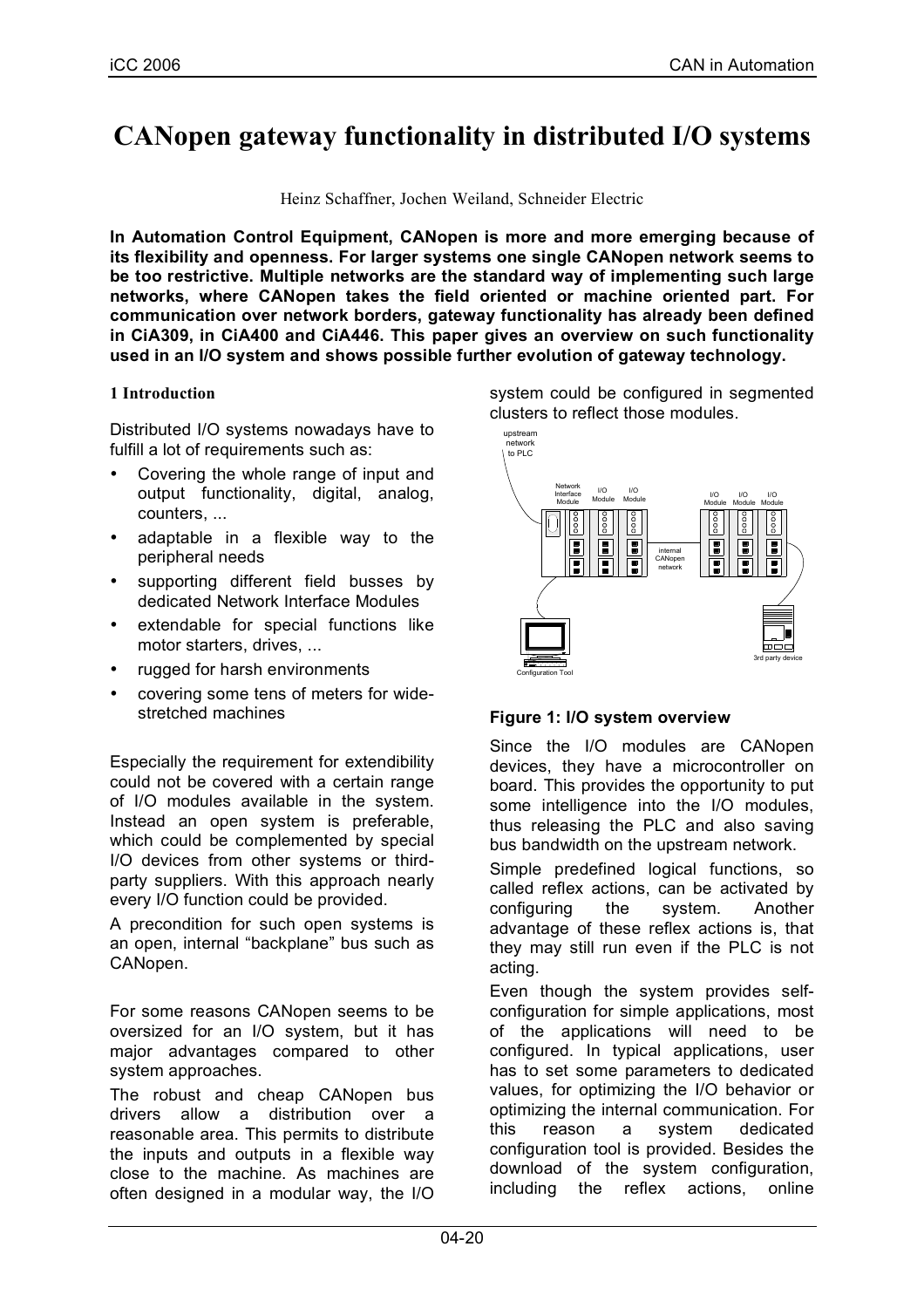diagnostic and test functions are performed.

Users are not forced to use a configuration tool, as the system supports self-configuring. First level of this selfconfiguring is Auto addressing, where each I/O module gets it unique node ID according to the physical slot position. Next level of self-configuring is the Auto configuration, where the inherent CANopen master/manager scans the whole network for connected devices. The TPDO of the detected devices are linked to the own RPDO of the master/manager and vice versa.

## **2 CiA309**

Configuring the I/O system in fact means configuring the inherent CANopen master/manager. Configured objects have to be downloaded to the Network Interface Module.

There are two ways to download the configuration to the Network Interface Module, over a local serial port or Ethernet in case of Ethernet Network Interface Module.

The Modbus protocol was chosen for this interface, which is a widely used standard protocol for such type of communication. In case of Ethernet network, the Modbus TCP protocol was chosen.

Now the problem arose how to bring the CANopen configuration down to the Network interface Module via Modbus protocol. This was the starting point for the CiA 309 gateway specification.

**CiA309 part1, general principles and services:** Three classes of gateways are specified.

- Class 1: gateway is a CANopen slave
- Class 2: class1 device plus SDO requesting device functionality
- Class 3: gateway is a CANopen manager

Several services are specified for controlling the state of the network, configuring the network and accessing the CANopen objects.

SDO access services (i.e. download SDO)

- PDO access services (i.e. configure PDO, write PDO data)
- CANopen NMT services (i.e. start node, reset communication)
- Device failure management services (i.e. read device error)
- CANopen interface config. services (i.e. init gateway, store configuration)
- Gateway management services
- Controller management services
- Manufacturer specific services

With the specified services, the CiA309 allows to control all nodes in the network as well as the gateway itself. The intention of the CiA309 was not to exchange data with the network in a real time fashion, but more to open it for remote control, maintenance and diagnostics.

**CiA309 part2, Modbus/TCP mapping:** The part 2 specifies the mapping of services to Modbus commands by using the function code FC43/13, known as "CANopen general reference command".

**CiA309 part2, ASCII mapping:** The part 3 specifies the mapping of services to ASCII-based communication syntax.

In the described I/O system we face a Class 3 gateway with CANopen manager functionality. The Modbus/TCP mapping of services is used, where only a subset of all defined services is provided. The main services are used for downloading the network configuration to the CANopen manager and for diagnostic purposes. During the download of the configuration, the services for controlling the gateway and the CANopen manager are used. Relevant used commands are:

- Gateway initialization
- Store and Restore configuration
- SDO upload and download
- Enter preop all nodes
- Start all nodes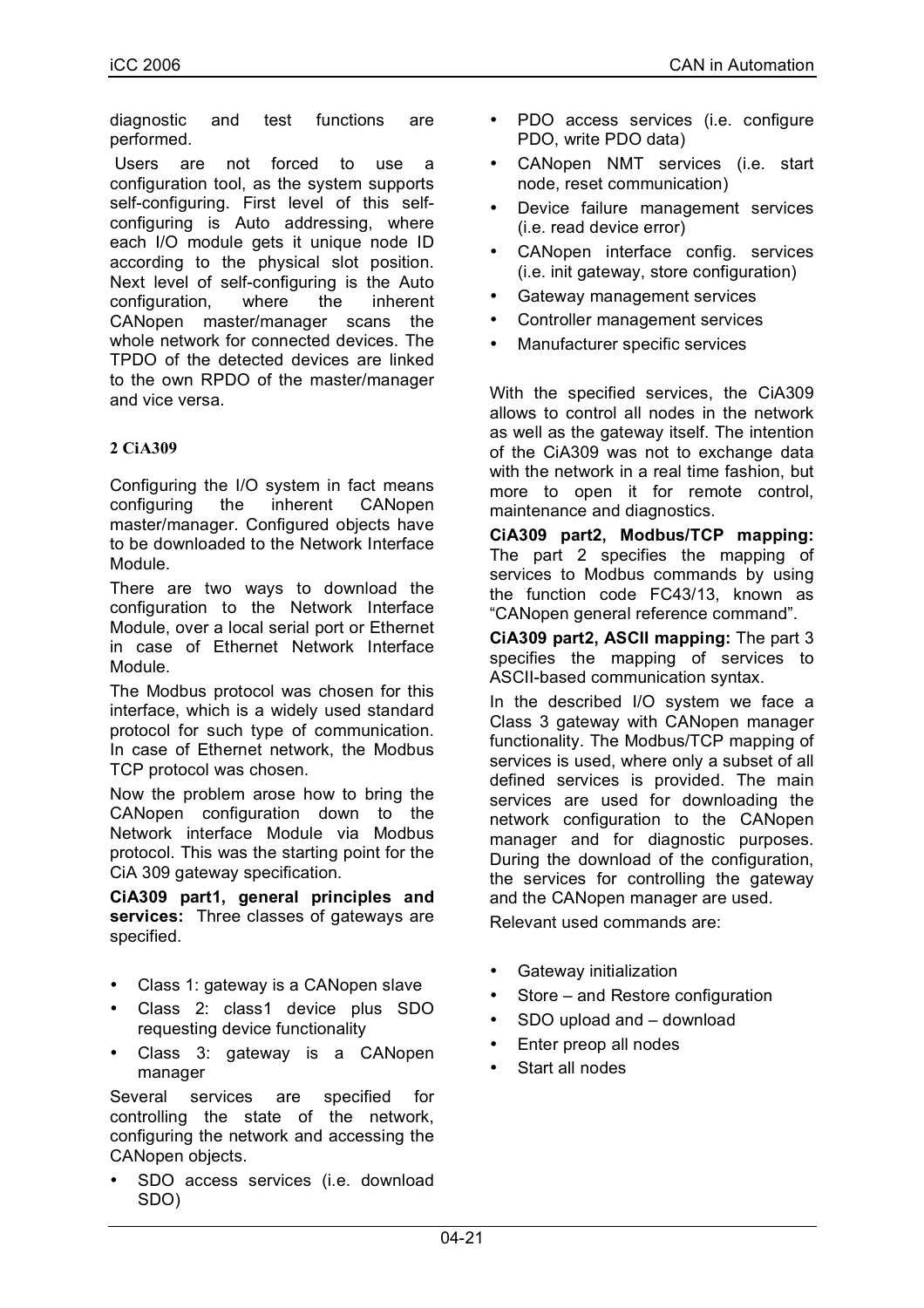

## **Figure 2: Application of CiA309 in I/O system**

For downloading the configuration, the destination address of all FC43/13 commands is the node ID 127, which is the CANopen manager. If the destination index is FFFFh, then the state of the CANopen manager and thus the state of the network is controlled. If the index is unequal to FFFFh, then the object dictionary is accessed.

The CANopen slave nodes are indirectly controlled as they are configured through the configuration manager during boot up.

# **3 Proposal for CiA309 evolution**

The CiA309 today specifies the conversion of Modbus messages to CANopen. A routing of Modbus messages through CANopen is not provided. This is necessary i.e. if a serial Modbus I/O module should be placed in the I/O system. Since this module is connected to CANopen, a CANopen to Modbus conversion has to be provided somehow.

For this reason two dedicated objects could be used:

- Modbus-Request-Object
- Modbus-Response-Object

Both objects are supposed to be of type domain with a length of 256 bytes, which is sufficient for all Modbus frames.

| Index<br>/sub | Type   | Meaning                    |
|---------------|--------|----------------------------|
| 5000 ?<br>/٨  | Domain | Modbus-Request-<br>Object  |
| 5001 ?<br>m   | Domain | Modbus-Response-<br>Object |

## **Table 1: Modbus object proposal**

As a first approach the index here above is in the manufacturer specific area. A future standardization would choose an index in the profile specific area.

A Modbus request, which should be forwarded through CANopen has to be converted to a SDO download to the Modbus-Request-Object on the addressed device. It is obvious that this requesting device has to have SDO client functionality. If there are other SDO requesting devices in the network, a SDO manager is required or a separate SDO channel has to be used then.

When the SDO reception is indicated on the device, the content of the object will be reconverted to the Modbus request. Sooner or later the Modbus response is put to the Modbus-Response-Object. During this time the client has to cyclically scan the Modbus-Response-Object for the expected response.



## **Figure 3: Modbus request over CANopen**

This approach would allow forwarding all Modbus commands, particularly FC43/13, which is generally used in CiA309.

The function code 00 indicates the absence of a Modbus message in the Modbus-Request-Object or Modbus-Response-Object. As this, the function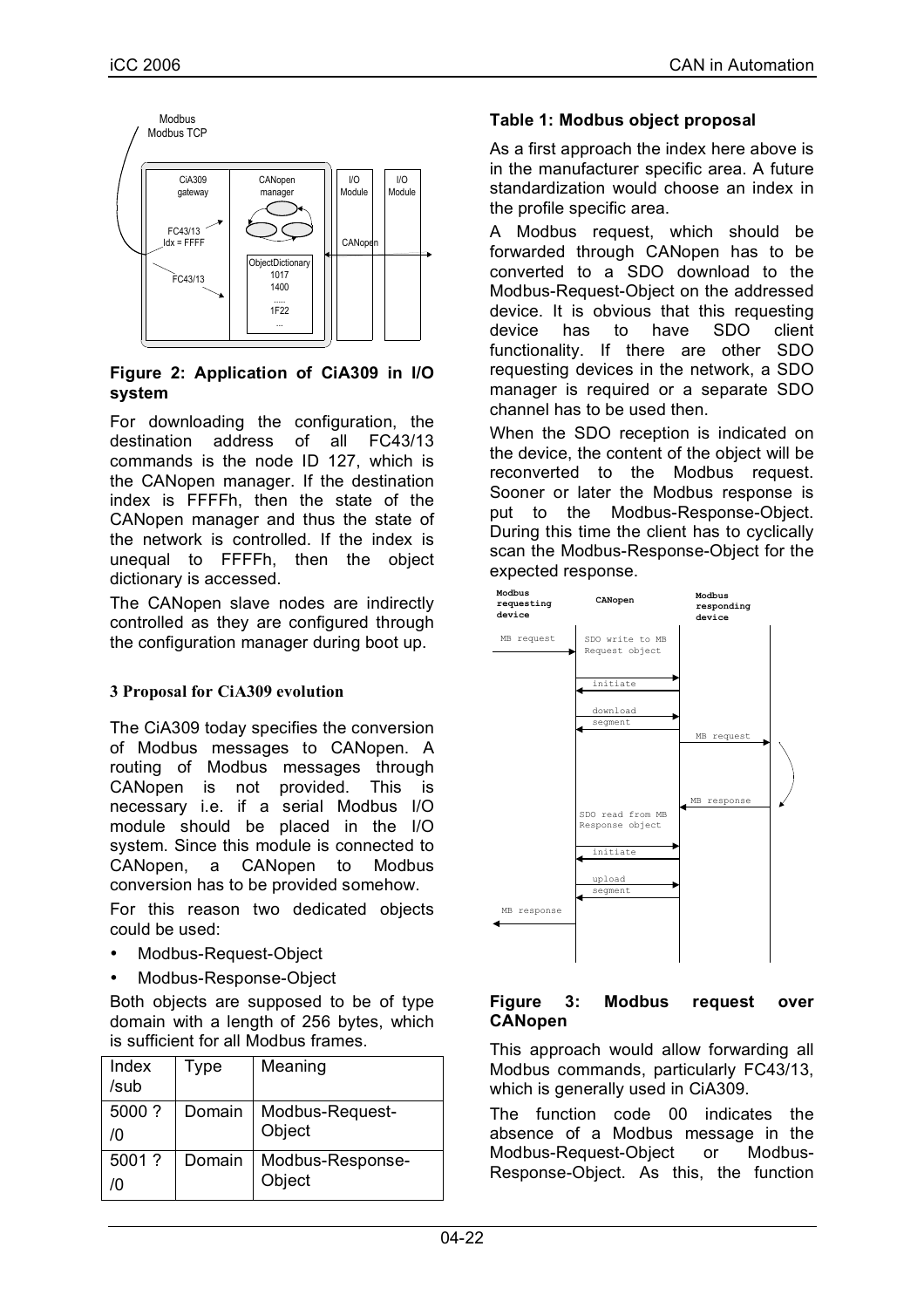code has to be cleared to 00 after confirmation of the according message.

## **4 CiA400**

For connecting the I/O system to CANopen as the upstream field bus, the Network Interface Module has two CANopen interfaces and hence plays the role of a CANopen to CANopen gateway.

For this functionality CiA400 was created. It specifies a multi-level network solution for CANopen. Following a short overview of the CiA400 functionality.

A CANopen to CANopen gateway has up to 32 CANopen network interfaces, so called ports. Each has its own object dictionary, with the mandatory CiA301 entries and some optional entries. Each has its own NMT state machine and SDO server and hence each interface is a CiA301 compliant CANopen device first. The interface may also have NMT master functionality as well as CANopen manager functionality. In this case it shall comply with CiA302. The additional gateway functionality is composed of the functional elements: SDO-, PDO- and emergency forwarding.



## **Figure 4: CiA 400 Gateway**

There is one local and several remote network interfaces. This is a relative denomination, depending on the standpoint of the viewer and not related to a physical port.

With this kind of gateway a quite complex network could be created. Hierarchical networks, which are controlled top-down, but also non-hierarchical networks are covered by this specification. Nonhierarchical networks may offer multiple message routes from source to destination

device over different network paths. Assigning a so-called "cost factor" to each port could configure preferred routes and alternative routes. The preferred route is consequently the route with the least cost factor.

Today most control applications will use a hierarchical network, consisting of few CANopen networks connected with such gateways. Those multiple level networks allow to control the overall network from the top. Even the configuration for the whole network could be downloaded from the top. Of course some parameters on the gateway have to be set to reasonable default values, e.g. the network IDs, node IDs and port numbers.



#### **Figure 5: Hierarchical multilevel network**

The above figure gives a simple example of a multi level network, even though the CiA400 allows to set up much more complex non-hierarchical networks e.g. with multiple PLCs.

Each CANopen networks gets its unique network ID. The gateway has the knowledge of all connected network IDs as this is configured for each interface, which is the base for the forwarding of messages.

**SDO forwarding:** SDO forwarding is initiated by a network indication request message sent by the SDO client. A special command specifier is used for this SDO message, which was not yet used. This message carries the target network ID and the target node ID and is forwarded from one gateway to the next until a gateway can identify the targeted device.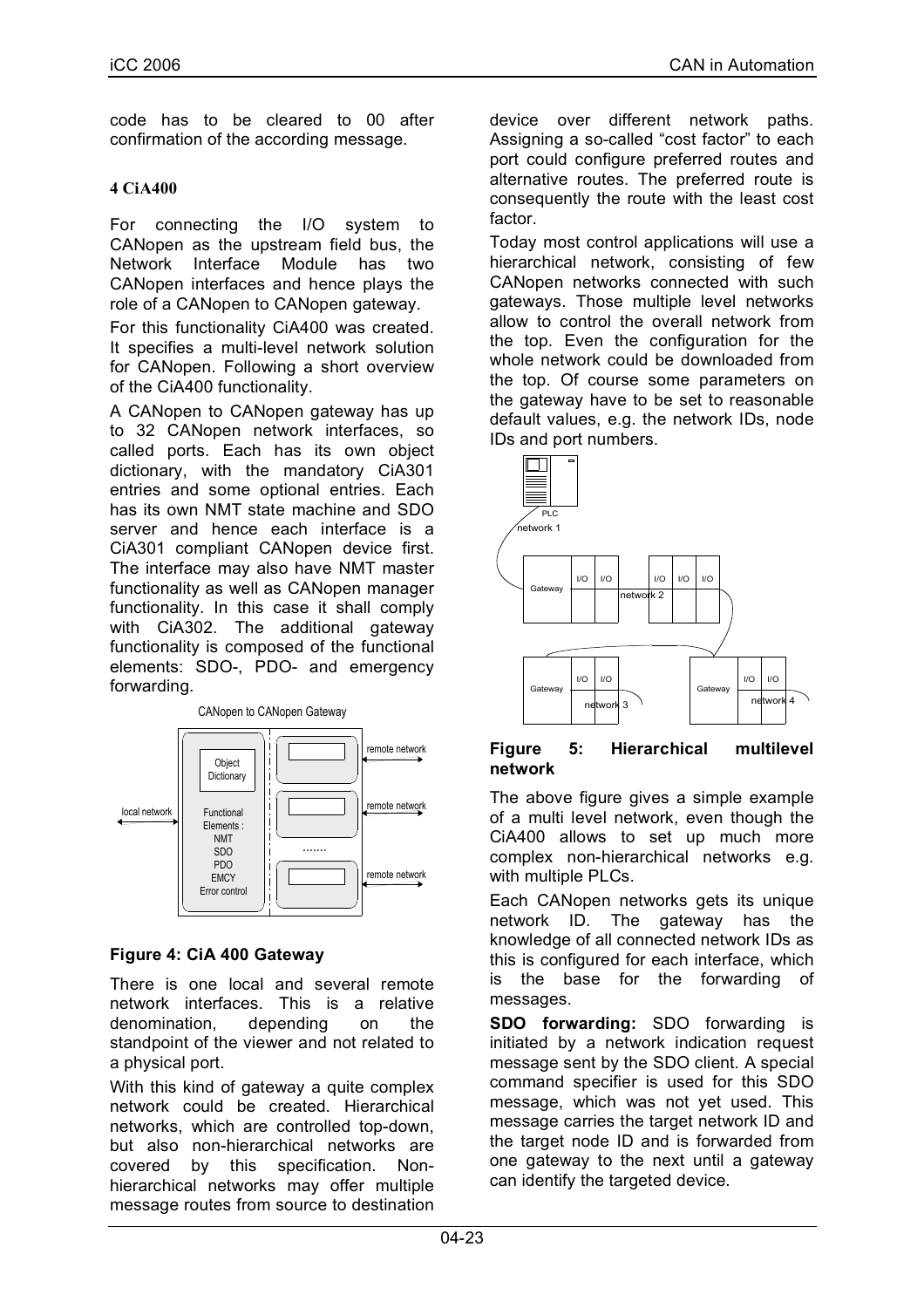

**Figure 6: Forwarding SDO**

This gateway confirms the network indication. The gateways are now prepared to forward the following standard SDO sent by the client and will forward the message accordingly. All standard SDO, expedited, segmented or block upload –or download SDO are allowed. The network indication is valid only for one following SDO access. Subsequent SDO accesses need to be initiated again with a network indication cycle.

**NMT forwarding:** Controlling the NMT state of a device is only allowed for the NMT master. If a non-NMT master device wants to control the NMT state of another device is has the opportunity to use the Request-NMT (1F82) object of the NMT master according to CiA302. This is also true for controlling of a device in a remote network by achieving a remote SDO read or write request to the NMT master in the target network.

**Emergency message forwarding:** It is probably impractical to forward every emergency message from the local network to all remote networks because of overcrowding the network especially in exceptional situations. For this reason configurable emergency reception filters and a configurable emergency routing list is specified. By this means the relevant emergency messages could be filtered first and then sent to the network gathering the information.

The forwarded emergency message contains information about the originating node ID and the network ID. Since the message is limited to 8 byte, only the original emergency error code is included in the forwarded emergency message.

**PDO forwarding:** PDOs are not directly forwarded, because not all objects of a PDO may be relevant for all remote networks. Instead objects are mapped to system variables, which can be mapped to PDO as usual. Those system variables are data type specific, similar to network variables known from CiA405. Since gateway functionality can coexist with IEC61131-3 programmable device functionality, the index range  $B000<sub>h</sub>$  to  $BFFF<sub>h</sub>$  was chosen for the system variables.

An object from an RPDO is mapped to a certain index in the system variable area (see the following object dictionary) according to its data type and port number, where it has been received. This variable, indicated by its index, can now be mapped to TPDOs on the other ports, by means of well known PDO mapping parameter. See the following simple example for a 2-port gateway.



## **Figure 7**: **Forwarding system variables**

Each of the maximum of 32 ports may provide 16 indexes per data type. Each of these indexes may provide 254 subindexes. The access attribute of the variables is rww (meaning read, write and mappable to RPDO) for the local port and rwr (meaning read, write and mappable to TPDO) for the remote ports.

**Heartbeat forwarding:** Heartbeats are not forwarded. The state of a device can be acquired by NMT services. If the state of the devices in a network is of major interest, the state could be observed and kept in manufacturer specific objects, which could also be mapped to PDO.

**Specific Object dictionary entries:** *1000h Device type:* profile 400, additional information specifies the gateway functionality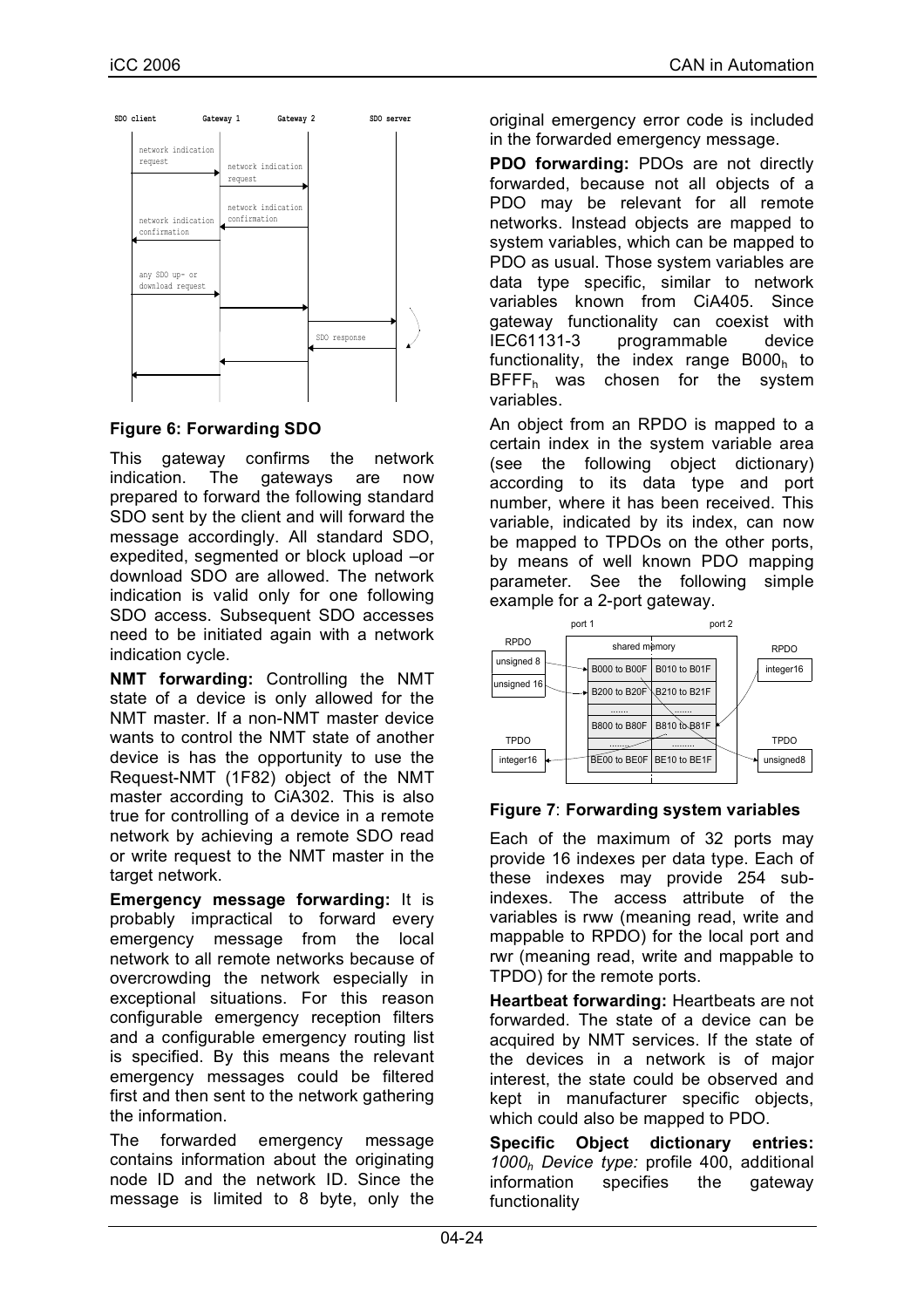*6000h Lock gateway configuration:* protection of the gateway parameters

## *6001h Local network ID*

*6002h Remote network routing list:* indicates the remote networks with its network ID, gateway node ID and port number

*6003h Cost factor:* additional information to routing list

*6010h Emergency routing list:* indicates to which remote network the emergency shall be forwarded

*6011h to 6031h Remote emergency reception filter for port 1 to 32:* indicates from which device and network emergency messages should be accepted

*B000h to B1FFh Unsigned8 system variables:* 16 variables (arrays) per port *B200h to B3FFh Unsigned16 system variables:* 16 variables (arrays) per port *B400h to B5FFh Unsigned32 system variables:* 16 variables (arrays) per port *B600h to B7FFh Integer 8 system variables:* 16 variables (arrays) per port *B800h to B9FFh Integer16 system variables:* 16 variables (arrays) per port *BA00h to BBFFh Integer32 system variables:* 16 variables (arrays) per port *BC00h to BCFFh Boolean system variables:* 8 variables (arrays) per port *BD00h to BDFFh Real 32 system variables:* 8 variables (arrays) per port *BE00h to BEFFh Unsigned64 system variables:* 8 variables (arrays) per port

*BF00h to BFFFh reserved system variables*

Even though few refinements could be done, such as broadcasting of NMT messages and heartbeat messages, the CiA400 specification is ready for implementation. Besides the gateway functionality to be developed, the communication stack of the SDO client needs to be evolved, as this interface is today not prepared for accesses to devices in remote networks.

Additionally a network configuration tool supporting the overall network seems to be valuable especially for complex networks, as the configuration of the single networks one after the other is error prone and might be a challenge for the user.

## **5 CiA 446**

AS-Interface is a very well suited field bus for the sensor/actuator level. It has a lot of advantages on this level, like extremely easy IP67 installation, easy configuration, or auto-addressing for faulty device replacement. AS-Interface is the perfect field bus below a CANopen installation.

There are a lot of installations using both networks in one application to get the most advantages out of both networks. This standard architecture with a CANopen network and underlying AS-Interface networks is addressed by the CiA 446 [5]. This proposal defines an interface profile for CANopen to AS-Interface gateways.



#### **Figure 8: CANopen/AS-Interface gateway**

The CANopen/AS-Interface gateway can be seen as a CANopen NMT slave device and an AS-Interface master combined in one device. The AS-Interface master handles the AS-Interface like any other AS-Interface master and scans all slaves as defined by the AS-Interface Complete Specification [6]. The CANopen part of the gateway provides access to the information on the AS-Interface line.

The cyclical refreshed input/output data is available as digital input and output images and analog input and output images. A digital input or output image of a complete AS-Interface bus needs 248 bits. This image fits into 16 octets. A complete analog image can contain as much as 31 slaves with four channels of 16 bit values.

The proposal considers the fact that AS-Interface slaves are typically digital input/output devices and provides a default mapping for the digital input/output image, which is enabled by default (see Figure9 for the default mapping of the digital input image). The digital output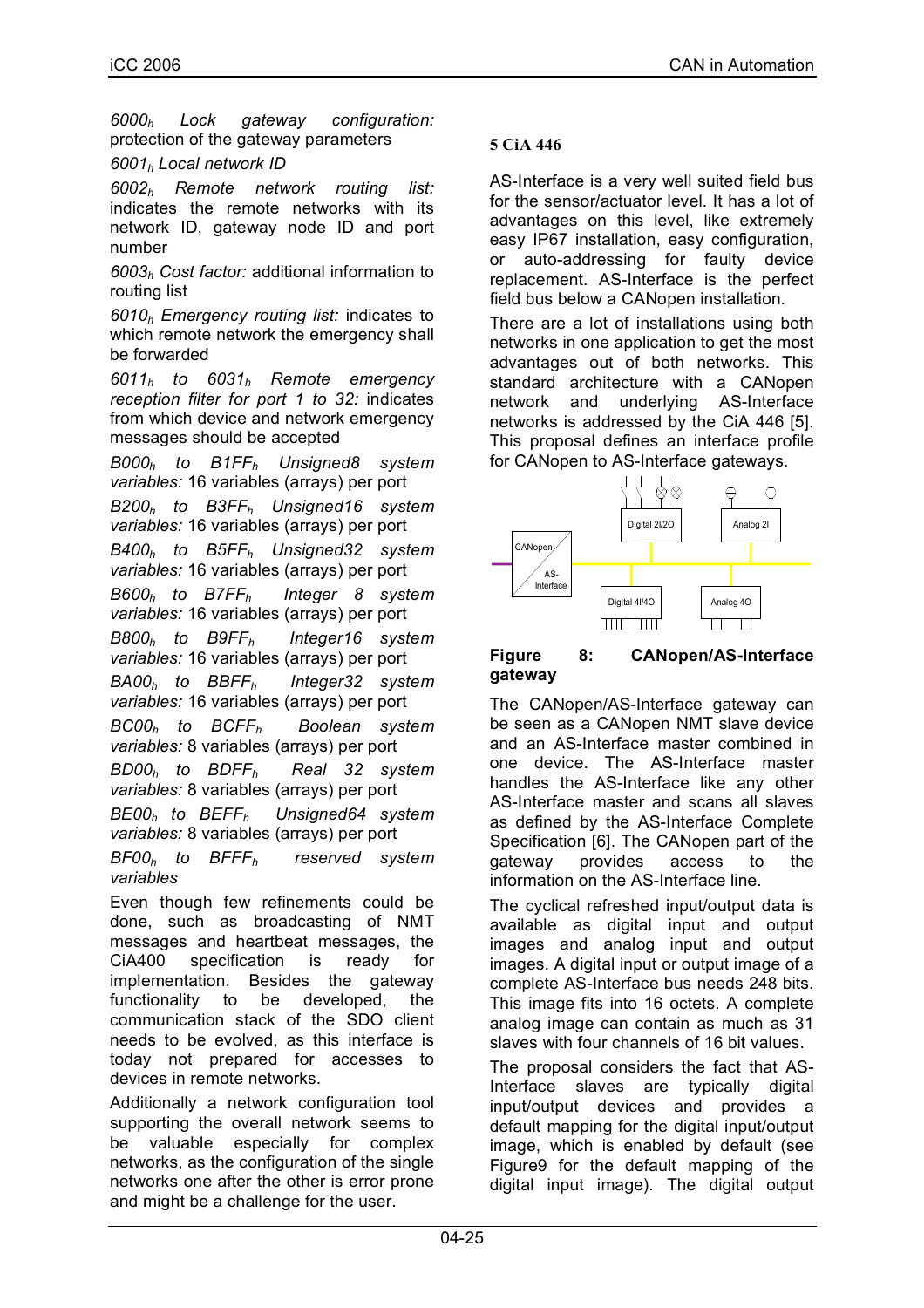image is mapped in a similar way onto the RPDOs.



#### **Figure 9: Default mapping of digital input image**

The analog input/output image is also mapped, but the PDOs are not enabled by default (see Figure 10 for the default mapping of the analog input image). The analog output image is mapped in a similar way onto the RPDOs.



## **Figure 10: Default mapping of analog input image**

This fixed default mapping guaranties the ease of use the user is used to from AS-Interface. Replacing a faulty gateway with any other implementing this interface profile is easy, as the maintenance personal has only to remove the faulty and insert a new one.

A gateway can support up to two AS-Interface networks in one device. The proposal calls these lines "circuit" in conformance to the AS-Interface Complete Specification V3.0 [6]. The second master is handled in the default mapping of the CANopen/AS-Interface gateway like the first or single master.

The main usage of the CANopen/AS-Interface gateway is providing access to the digital and analog image of the sensors on the AS-Interface network for CANopen devices. This is handled by the default mapping of the PDOs. Never the less, CANopen devices may also need to get or set additional information from the AS-Interface network like getting the status of the slaves, reading or writing the parameter bits of individual slaves. The proposal also addresses these needs and provides objects to access these functions of the AS-Interface master (Table 2). The function of circuit 2 is always available at the  $\leq$  object number at circuit  $1$  + 1. These objects are available with SDOs.

For example, a CANopen device will read the object  $61AA_h$  subindex  $35_h$  of the gateway to get the slave configuration (the AS-Interface profile) of slave 15B on the AS-Interface circuit 1. The object contains in an Unsigned16 the ID1 code, ID2 code, I/O code, and ID code from the most to the least significant bit.

| Object                           | Name                                          |
|----------------------------------|-----------------------------------------------|
| 6010 <sub>h</sub>                | Digital inputs circuit 1                      |
| 6011 <sub>h</sub>                | Digital inputs circuit 2                      |
| $6020h$ to<br>603E <sub>h</sub>  | Analog inputs circuit 1 - slave<br>1 to 31    |
| $603F_h$ to<br>605D <sub>h</sub> | Analog inputs circuit 2 - slave<br>1 to 31    |
| $605E_h$                         | Digital outputs circuit 1                     |
| $605F_h$                         | Digital outputs circuit 2                     |
| $6060h$ to<br>$607E_h$           | Analog outputs circuit 1<br>slave 1 to 31     |
| $607F_h$ to<br>609D <sub>h</sub> | Analog outputs circuit 2<br>slave 1 to 31     |
| 619E <sub>h</sub>                | AS-Interface master<br>flags<br>circuit 1     |
| 61A0 <sub>h</sub>                | List of active slaves (LAS)<br>circuit 1      |
| 61A2 <sub>h</sub>                | List of detected slaves (LDS)<br>circuit 1    |
| 61A4 <sub>h</sub>                | List of periphery faults (LPF)<br>circuit 1   |
| 61A6 <sub>h</sub>                | AS-Interface master control<br>word circuit 1 |
| 61A8 <sub>h</sub>                | AS-Interface master status<br>word circuit 1  |
| 61AA <sub>h</sub>                | Read actual AS-Interface                      |